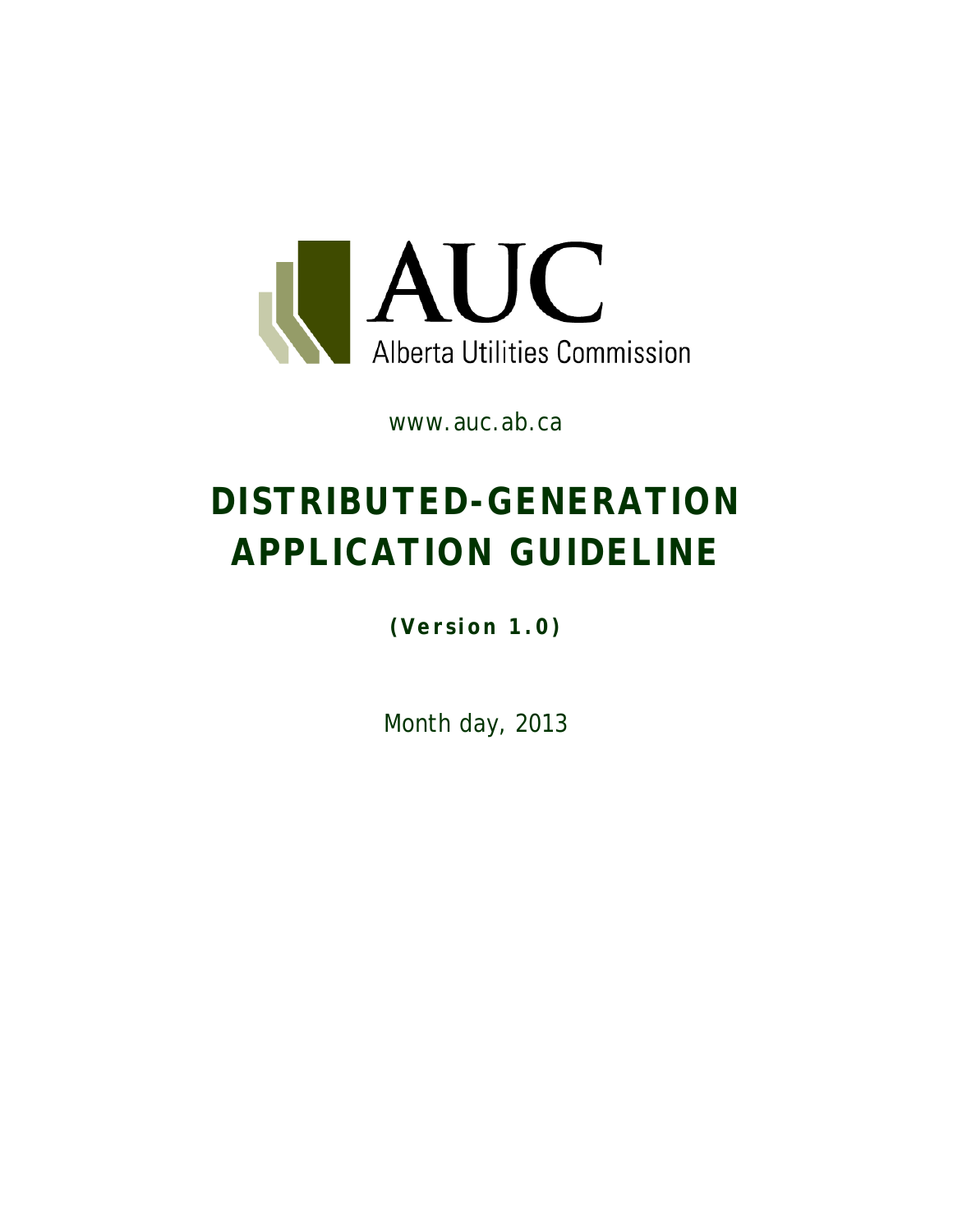

# **DISTRIBUTED-GENERATION APPLICATION GUIDELINE Table of contents**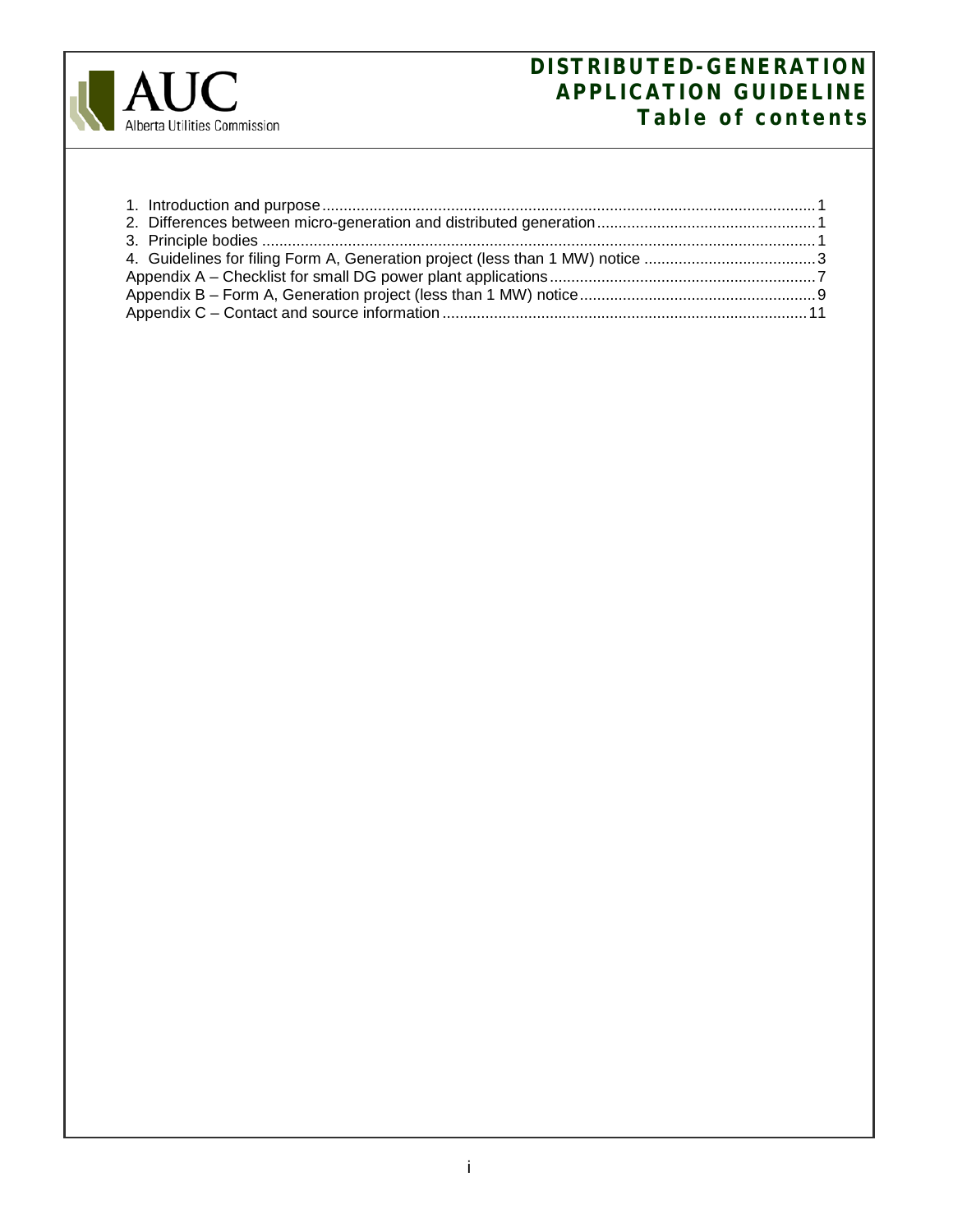

# <span id="page-2-0"></span>**1. Introduction and purpose**

In June 2013, the government of Alberta revised the *[Hydro and Electric Energy Regulation](http://www.qp.alberta.ca/1266.cfm?page=1983_409.cfm&leg_type=Regs&isbncln=0773236775)*. The objective of the amendments was to streamline the application process for all small power plant proponents, with a generating capacity of less than one megawatt (MW), speeding up the application process. Those owners are directed to enter into an operating agreement with the wire owner to whom they are to be connected. Details of the change can be found in the AUC Bulletin [2013-16.](http://www.auc.ab.ca/news-room/bulletins/Bulletins/2013/Bulletin%202013-16.pdf)

This guideline is primarily intended to provide an overview of the application process involved in becoming a distributed generator.

If a prospective power plant owner plans to generate electric energy and the power plant capacity rating is less than one MW, the applicant may proceed without filing an application with the Alberta Utilities Commission (AUC) if the following three requirements are met:

- No person is directly and adversely affected.
- The power plant complies with AUC Rule 012: *Noise Control* (AUC Rule 012).
- There is no effect on the environment.

This guideline includes information on the principle bodies involved in the distributed generation application process, contact information for each wire service provider (WSP) (see [Section](#page-2-2) 3), a checklist for small DG power plant applications (see [Appendix](#page-7-0) A) and a step-by-step summary on how to correctly complete the AUC's Form A – Generation project (less than 1 MW) notice of application (see [Appendix B\)](#page-10-0).

# <span id="page-2-1"></span>**2. Differences between micro-generation and distributed generation**

Before proceeding further, it is necessary to distinguish the differences between distributed generation (DG) and micro-generation (MG). The major differences are as follows:

|                        | DG                                                                                          | МG                                                                                                                                                                  |
|------------------------|---------------------------------------------------------------------------------------------|---------------------------------------------------------------------------------------------------------------------------------------------------------------------|
| Fuel sources           | Could be<br>renewable or<br>non-renewable<br>resources                                      | Must be renewable<br>resources or<br>alternative energy                                                                                                             |
| Generation<br>capacity | Contact local<br>distribution<br>company                                                    | Less than one<br>megawatt                                                                                                                                           |
| Compensation<br>method | Receive cash<br>(based on pool<br>prices) from the<br>AESO for<br>electricity<br>generation | Receive credits from<br>retailer. Credits are<br>shown on monthly<br>electricity bill.                                                                              |
| Metering               | DG owner is<br>responsible for<br>the metering<br>cost and meter<br>data provisions         | Once MG status is<br>approved, the wire<br>service provider is<br>responsible for cost<br>of installing an<br>appropriate meter<br>and collect electricity<br>data. |
| Pool<br>participant    | Must register<br>with the AESO to<br>become a pool<br>participant                           | Not required to<br>register with the<br>AESO, but need to<br>notify retailer of<br>becoming a MG<br>customer                                                        |

# <span id="page-2-2"></span>**3. Principle bodies**

For a guide on the process of how to become a market participant, please reference the Alberta Electric System Operator (AESO) website using the following link:

[https://www.aeso.ca/download/listedfiles/Guide-for-](https://www.aeso.ca/download/listedfiles/Guide-for-Distribution-Connected-Generation.pdf)[Distribution-Connected-Generation.pdf](https://www.aeso.ca/download/listedfiles/Guide-for-Distribution-Connected-Generation.pdf)

Due to different practices among WSPs, each WSP in Alberta has created its own specific instructions and supporting documents on how to become a distributed generator in its regions. Prospective DG proponents are encouraged to contact the WSP directly regarding the specific procedures in their service area. The follow table provides links for each WSPs: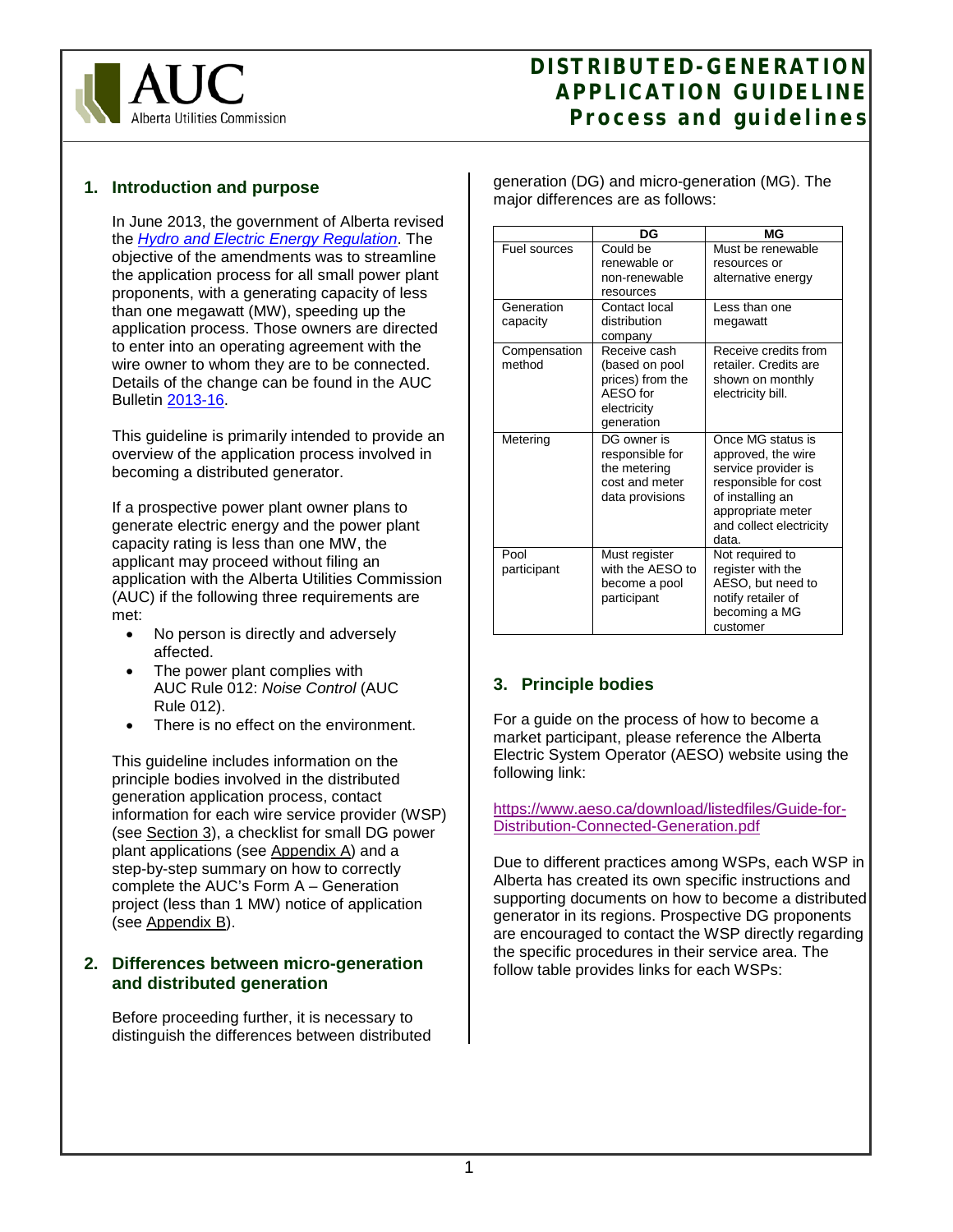

| <b>Company name</b>                                  | <b>Contact information</b>                                                                                                                                                                                                                                                                | <b>Additional information</b>                                                                                                                                                                                                                                                                                                                                                                                                                                                                                     |
|------------------------------------------------------|-------------------------------------------------------------------------------------------------------------------------------------------------------------------------------------------------------------------------------------------------------------------------------------------|-------------------------------------------------------------------------------------------------------------------------------------------------------------------------------------------------------------------------------------------------------------------------------------------------------------------------------------------------------------------------------------------------------------------------------------------------------------------------------------------------------------------|
| <b>ATCO Electric Ltd.</b>                            | Webpage:<br>http://www.atcoelectric.com/Services/Business-<br>to-Business/Power-Producers/<br>For specific regional contacts please visit the<br>Key Accounts Department on ATCO's website:<br>http://www.atcoelectric.com/Services/Business-<br>to-Business/Key-Accounts-Representatives | Please visit ATCO Electric's<br>website for more information on<br>their step-by-step application<br>process, forms, interconnection<br>agreement, fees breakdown and<br>background information.                                                                                                                                                                                                                                                                                                                  |
| <b>ENMAX Power</b><br>Corporation                    | Webpage:<br>https://www.enmax.com/Power/Our+Services/Te<br>chnical+Specs+and+Guidelines/Generator+Guid<br>elines.htm<br>Email: generationinterconnection@enmax.com<br>Telephone: 403-514-3610                                                                                             | ENMAX's website ask proponents<br>to refer to the information<br>contained in two documents; the<br><b>ENMAX Power Distributed</b><br>Generation Interconnection<br>Guideline, and the ENMAX Power<br><b>Distributed Generation</b><br>Interconnection Application.<br>Please go to ENMAX's website<br>for more detailed information and<br>to view a copy of the documents<br>mentioned above.                                                                                                                   |
| <b>EPCOR Distribution &amp;</b><br>Transmission Inc. | Webpage:<br>http://www.epcor.com/efficiency-<br>conservation/pages/generating-your-own-<br>energy.aspx (this link is to the page for<br>Edmonton as an example)<br>Email: distgen@epcor.com                                                                                               | On the EPCOR Distribution &<br>Transmission Inc. main page<br>choose your region and then go<br>to the Efficiency & Conservation<br>tab and click on generating your<br>own energy.<br>EPCOR has developed an<br>informational document for<br>distributed generation<br>(http://www.epcor.com/efficiency-<br>conservation/Documents/Distribut<br>ed-Generation-Edmonton.pdf)<br>For more information, a<br>comprehensive application<br>guideline and technical<br>requirements please visit<br>EPCOR's website. |
| FortisAlberta Inc.                                   | Webpage:<br>http://www.fortisalberta.com/business/generators<br>/distributed%20generation/Pages/default.aspx<br>Email: generation@fortisalberta.com                                                                                                                                       | Please visit FortisAlberta's<br>website for more information on<br>their application process, forms,<br>interconnection agreement,<br>common questions and                                                                                                                                                                                                                                                                                                                                                        |
|                                                      | Telephone: 1-855-333-9473                                                                                                                                                                                                                                                                 | background information.                                                                                                                                                                                                                                                                                                                                                                                                                                                                                           |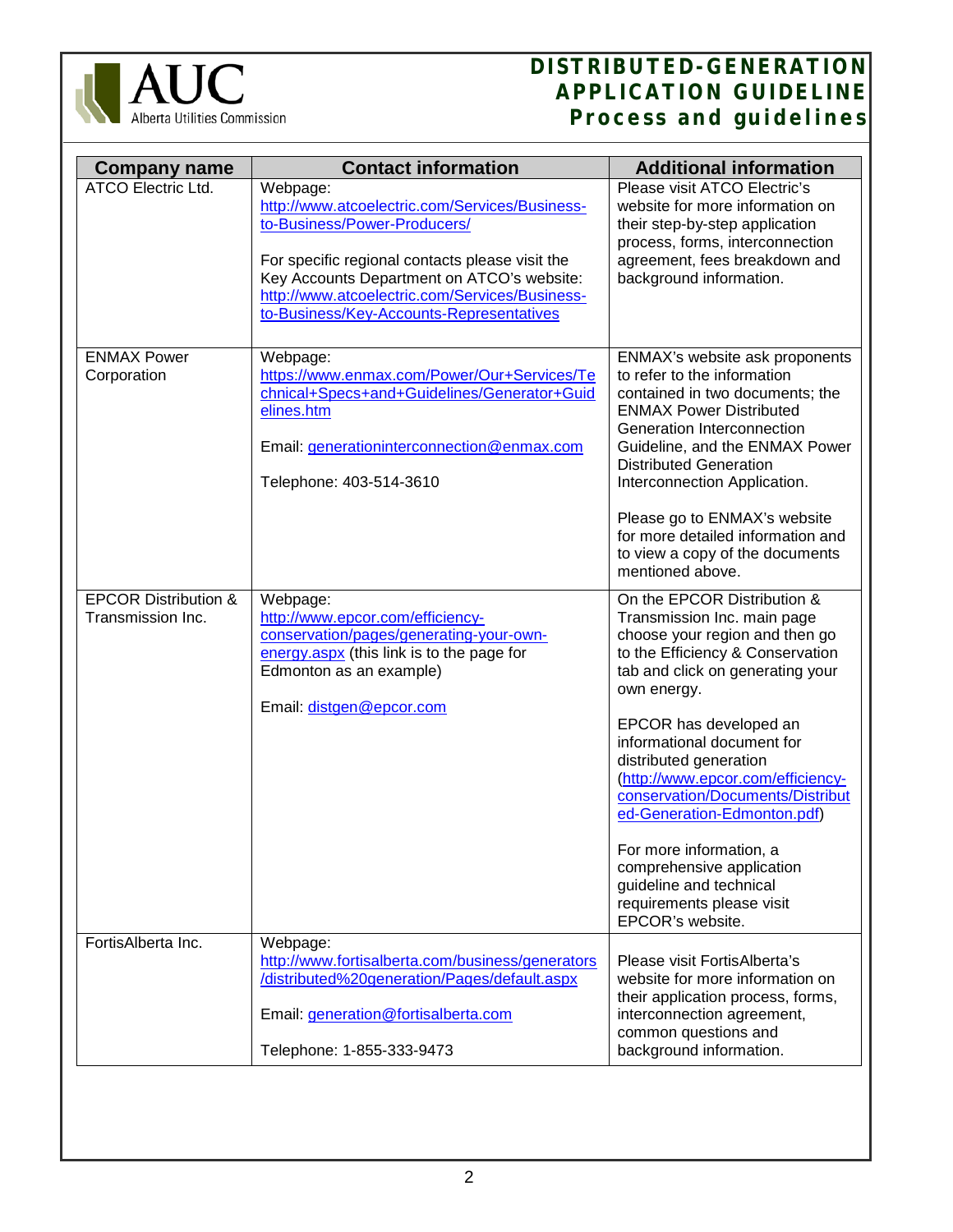

| <b>Company name</b>                  | <b>Contact information</b>                                                                                                                    | <b>Additional information</b>                                                                                            |
|--------------------------------------|-----------------------------------------------------------------------------------------------------------------------------------------------|--------------------------------------------------------------------------------------------------------------------------|
| The City of Red Deer                 | Webpage:<br>http://www.reddeer.ca/City+Government/City+Se<br>rvices+and+Departments/Electric+Light+and+Po<br>wer/default.htm                  | Please contact the City of Red<br>Deer for more information on their<br>distributed generation application<br>process.   |
|                                      | Email: elecutil@reddeer.ca<br>Telephone: 403-342-8274                                                                                         |                                                                                                                          |
| The City of Lethbridge               | Webpage: http://www.lethbridge.ca/living-<br>here/Utilities-Waste-<br>Recycling/Pages/Residential-and-Commercial-<br>Servicing.aspx           | Please contact the City of<br>Lethbridge for more information<br>on their distributed generation<br>application process. |
|                                      | Email: ElectricDesignMailbox@lethbridge.ca<br>Telephone: 403-320-4886                                                                         |                                                                                                                          |
| Rocky REA                            | Webpage: http://www.rockyrea.com/index.php<br>Email: rockyrea@rockyrea.com                                                                    | Please contact Rocky REA for<br>more information on their<br>distributed generation application<br>process.              |
|                                      | Telephone: 403-845-4600 or<br>Toll free at: 888-845-4616                                                                                      |                                                                                                                          |
| Alberta Federation of<br>REA (AFREA) | Webpage: http://www.afrea.ab.ca/<br>Telephone: 780-417-3396 or<br>Toll Free at: 1-877-717-3496 (in Alberta only)                              | Please contact AFREA for more<br>information on their distributed<br>generation application process.                     |
| <b>EQUS REA</b>                      | Webpage:<br>http://www.equs.ca/services/DistributedGenerato<br>r.html<br>Area offices:                                                        | Please contact EQUS REA for<br>more information on their<br>distributed generation application<br>process.               |
|                                      | North Area Office (Onoway) 1-888-627-4011<br>Central Area Office (Innisfail) 1-877-527-4011<br>South Area Office (Claresholdm) 1-888-565-5445 |                                                                                                                          |
| <b>Battle River REA</b>              | Webpage:<br>http://www.battleriverrea.com/main.asp                                                                                            | Please contact Battle River REA<br>for more information on their<br>distributed generation application                   |
|                                      | Email: brrea@battleriverrea.com<br>Telephone: 780-672-7738                                                                                    | process.                                                                                                                 |

# <span id="page-4-0"></span>**4. Guidelines for filing Form A, Generation project (less than 1 MW) notice**

The following guidelines provide detailed information to help applicants complete the project notice form as easily as possible. Please provide this form to your WSP, along with any additional

forms and information they need, when you make application for your DG.

# **A. APPLICATION IDENTIFICATION**

# **Name**

Enter the name you want to appear in legal documents.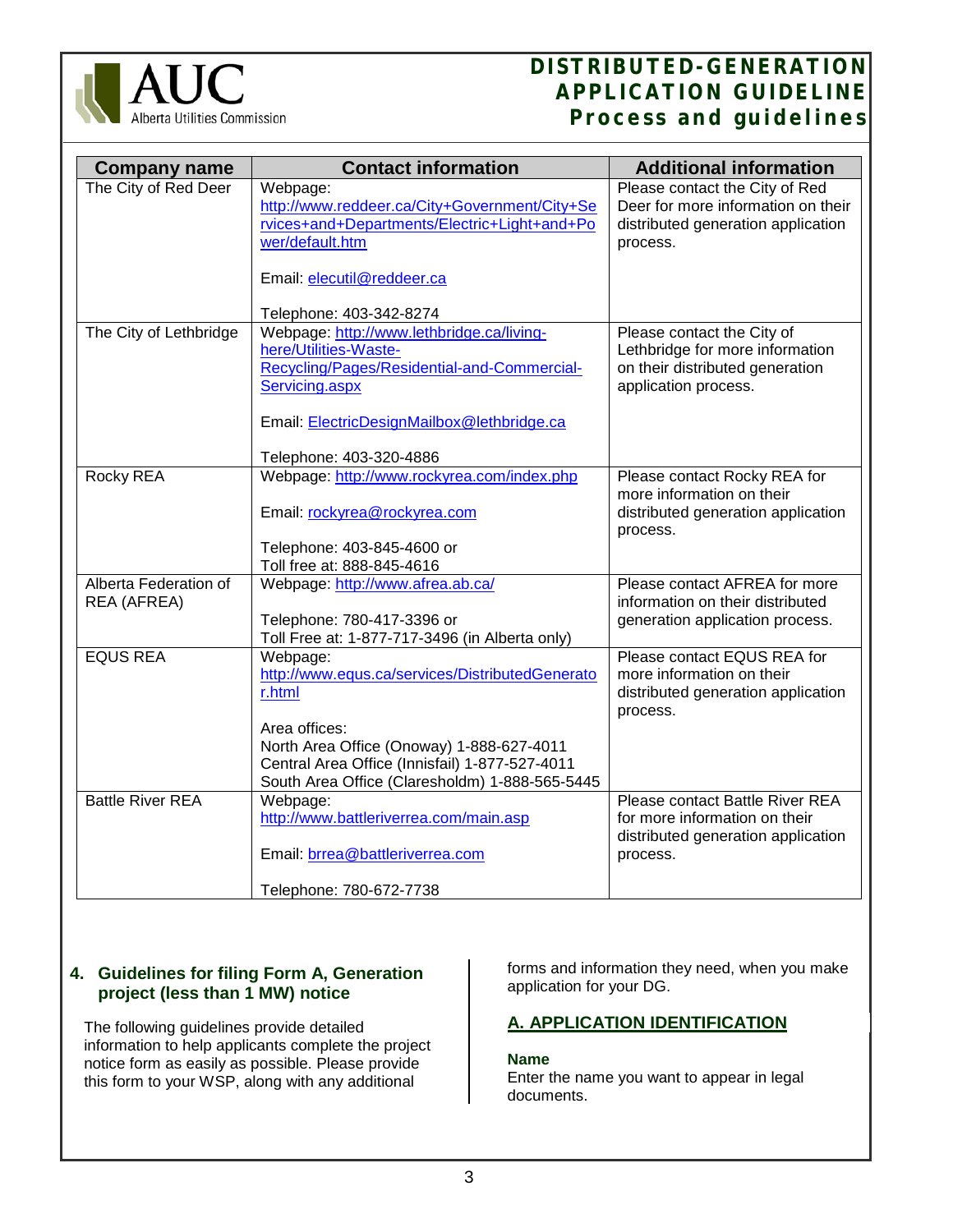

# **Company name (if applicable)**

Enter the company name you want to appear in legal documents if a company is responsible for owning and operating the DG.

#### **Address**

Enter the street address for your home residence or company address.

#### **Phone**

Enter a weekday phone number.

# **Email address**

Enter your personal or company email address. Be sure that the email address can safely receive DG documentation without risk of being blocked by junk-mail blockers.

# **Consultant name (if applicable)**

Enter the name of the person or company who has aided you in completing your DG application, if applicable. The consultant will be regarded as the second line of contact in the event we cannot reach you and/or need any clarification.

#### **Consultant address**

Enter your consultant's current business mailing address including postal code.

#### **Consultant phone**

Enter your consultant's day time phone number including area code.

#### **Other interested parties**

Enter the names and contact information of any other parties who may have a say in the functioning, legalities or aesthetics of the DG. This could include a neighbour, property owner or business partner.

# **B. PROJECT DESCRIPTION**

# **Legal land description**

In rural areas enter the legal land description. Legal land description is a term used to describe sections of land you have title to for the purpose of government records. This information may be found on your land title, tax assessment or mortgage agreement.

If you have an urban address, enter the lot, block and plan numbers for your DG location. If you have a rural address enter the quadrant, section,

township, range and meridian location of land as per the example below.

Example:

| Quadrant | ∣ Section | Township   Range   Meridian |  |
|----------|-----------|-----------------------------|--|
|          |           |                             |  |

The example above uses the rural address for the Southwest quarter of Section 18, Township 57, Range 7, and west of the Fourth Meridian. It would be shown as **SW18-57-7-W4**.

If you do not have this information contact your local taxation office or an Alberta registries agent for help. Your street (civic) address will be required to perform a search. Searches can be done for most urban areas with the exception of most condominiums. There is a nominal fee for this search.

# **Site ID**

Enter your site identification number. Site identification numbers are required for each electrical installation in Alberta. You can find your site ID number on your electric utility bill*.* 

New utility installations require obtaining a new site ID. Contact your WSP and inform them that you are planning a DG project. You will be required to complete a site ID form. Your building permit number and/or electrical permit number may be required to complete the site ID form.

See contact link in [Section 3](#page-2-2) for a list of WSPs.

#### **Service address**

Enter the service address where you plan on installing the DG.

#### **Retailer name**

This section is not applicable for DG applicants.

**Notifying your energy retailer about your DG**  This section is not applicable for DG applicants.

#### **Generator type**

Select 'Other' and provide specific details on the generator type.

Application notices are limited to one DG project. If you are installing more than one DG you must submit a separate application notice for each.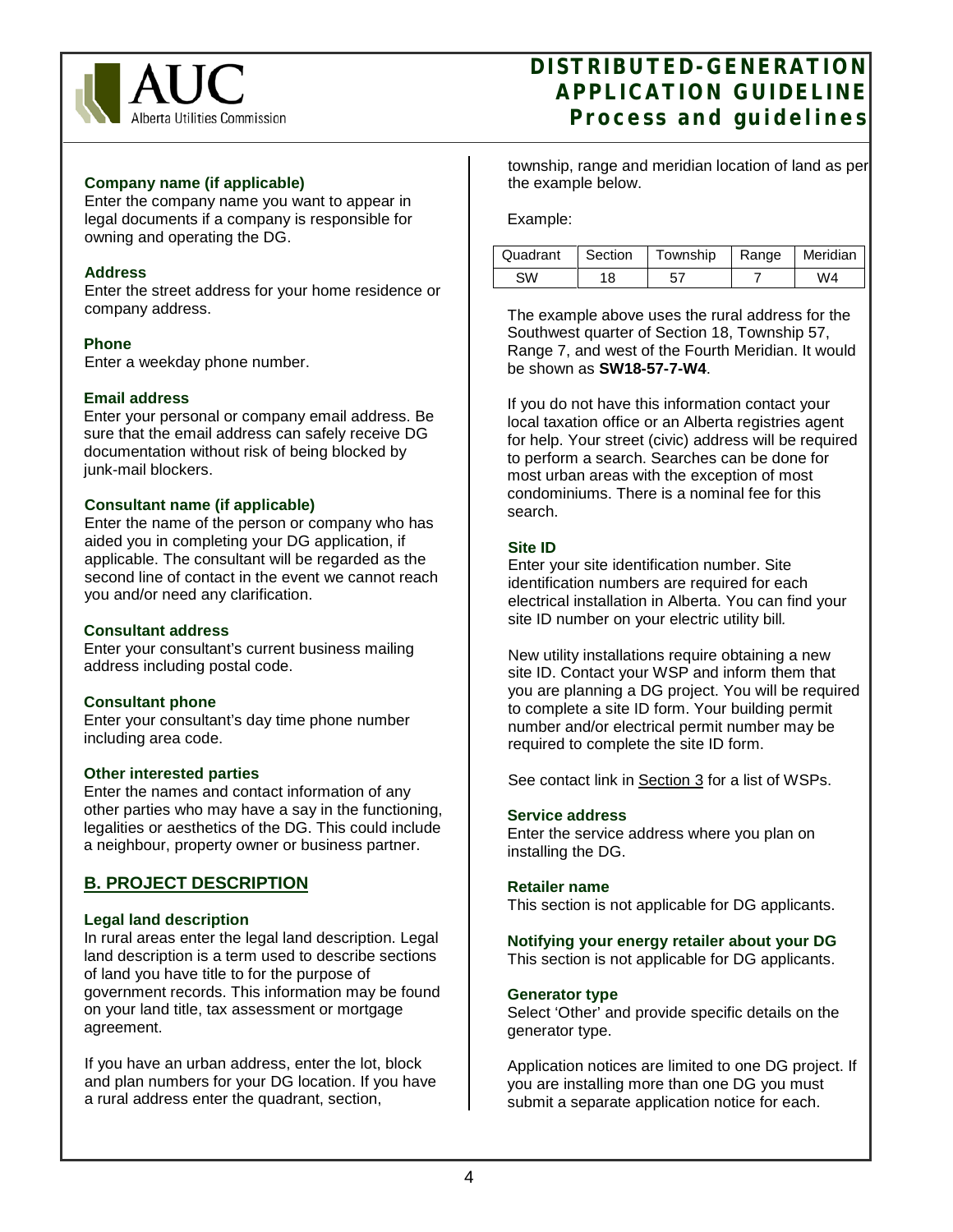

# **Generator to utility interface**

Electrical equipment, appliances, tools, machines and lights connected to the wiring in your home, farm or business using alternating current (AC) power supplied by your energy retailer and delivered by your WSP.

Interconnection of an alternative energy system to the utility grid will require a particular type of interface. The type of interface you choose will depend upon your type of generator.

# Non-inverter

This is a special interface that is mated to an induction or a synchronous generator. It causes the generator to behave like a certified grid-connected inverter where it is certified to shut off automatically during outages on the electrical distribution system, and contains islanding detection and shut down equipment in the highly unlikely case that an electrical island occurs.

# Induction

An induction generator is a type of electricity generator that converts rotational energy into electricity and requires an external voltage source to energize its windings.

# **Synchronous**

A synchronous generator is a type of electricity generator that converts rotational energy into electricity independent of any external voltage source.

# **Generator rated capacity (kW)**

Enter the rated capacity of your generator. Your equipment will identify the kilowatt (kW) capacity on its name plate.

# **Demand (kVA)**

This is the maximum amount of apparent electrical energy consumed and measured in kilovolt-amperes (kVA). The kVA of your generator will be identified on your equipment.

# **Customer annual usage (or kWh)**

A kilowatt hour (kWh) is the basic unit of electricity energy. When you buy electricity from your utility company it is sold to you at a certain rate per kWh. The kWh amount will be identified on each monthly electrical bill. Add the kWh amount identified on

each monthly bill for the year to get your total annual usage.

# **Voltage level of connection**

Your equipment supplier or electrical contractor will provide you with the required voltage level of connection. For example, a house always uses 120 or 240 volts. DG owners are responsible for ensuring that the voltage levels at the point of interconnection are maintained.

# **Single or three phase**

Single or three phase relates to how power is delivered to your site. Enter whether your electrical energy is delivered using single or three phase voltage and current timing.

Contact your WSP for confirmation if needed. See [Appendix C](#page-12-0) for a list of WSPs.

# **Is the electricity produced to be used primarily by the generator owner?**

If the electrical energy you generate is for personal home or farm use, to reduce your electricity bills, select 'Yes'. If the energy is intended for commercial operation or primarily for sale to the electrical market, select 'No'.

#### **If you are applying for a non-MG project, are you selling electricity to the AESO?**

If the electrical energy you generate is for personal home or farm use, to reduce your electricity bills, select 'No'. If the energy is intended for commercial operation or primarily for sale to the electrical market, select 'Yes'.

# **Does your generator unit satisfy Anti-Islanding Clause CSA C22.2 No. 107.1? \*\***

In order to meet the anti-islanding clause, your DG must meet specific electrical safety codes and product performance standards. Safety and performance standards are required to ensure the safety, power quality and interconnection aspects of your DG so it doesn't compromise the safety and electrical power quality of the utility grid.

The nameplate on your DG equipment and its installation manual should identify the following code: CSA C22.2 No.107.1. If this code is labelled on your equipment, select 'Yes'. If this code is not identified, select 'No'.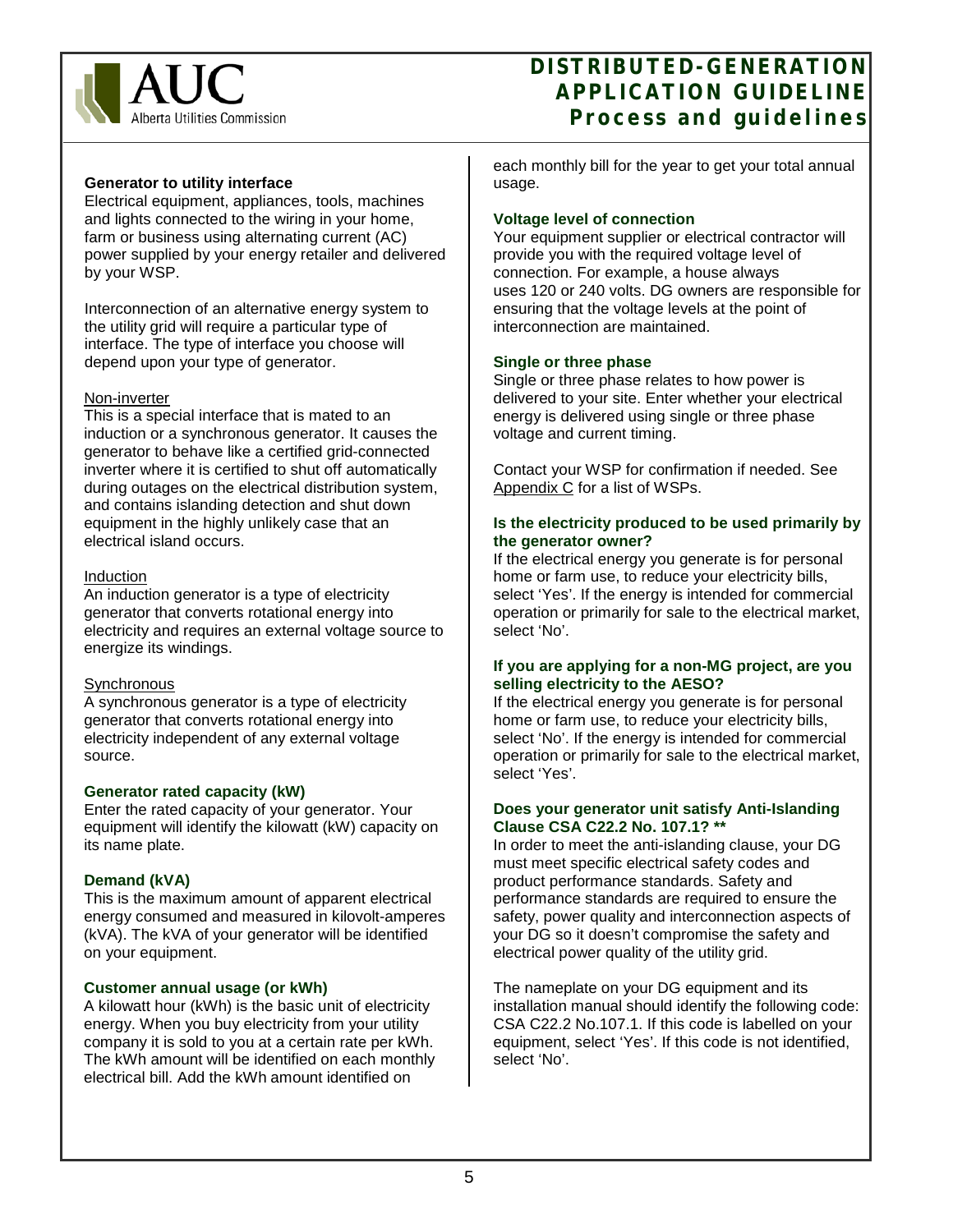

## What is anti-islanding?

Anti-islanding is a function that shuts down the operation of a DG during an emergency or utility power outage. Its purpose is to protect WSP line workers from accidentally working on energized electrical distribution lines.

## What is islanding?

An electrical island is where a portion of the WSPs electrical distribution system that contains both electrical loads and electrical generators is isolated from the remainder of the distribution system, but remains energized.

The safety concern is that if an electrical outage occurs (perhaps in the event of a major storm), a DG could continue to unintentionally supply electrical power to the island. While a WSP can be sure that all of its own energy feeds are either shut down or isolated from the area that needs work, an island created by a DG can be out of their control.

<span id="page-7-0"></span>The principal concern is that a WSP line worker will come into contact with a line that is unexpectedly energized. Although line workers are trained to test all lines before working on them, all measures and precautions must be taken to ensure the removal of all risk.

#### How does anti-islanding work?

Technology developed for grid-connected DGs is now specifically designed so that there is practically no chance of an island stemming from a DG. Grid-connected inverters monitor the utility line and cease to deliver electrical energy to the grid in the event that an outage occurs.

Large DGs need to follow additional Canadian Electrical Code regulations. Contact your electrical contractor and WSP for details.

# **Meets MG renewable energy definition?**

This section is not applicable for DG applicants.

# **Requested in service date (YY-MM-DD)**

Enter the start date of operation for your DG.

# **C. SUPPORTING DOCUMENTS**

Provide all the supporting documentation needed by your WSP, along with the AUC application notice and the WSP's separate application form. Please contact your WSP for information on the documentation they require. A complete list of WSPs can be found in [Section 3.](#page-2-2)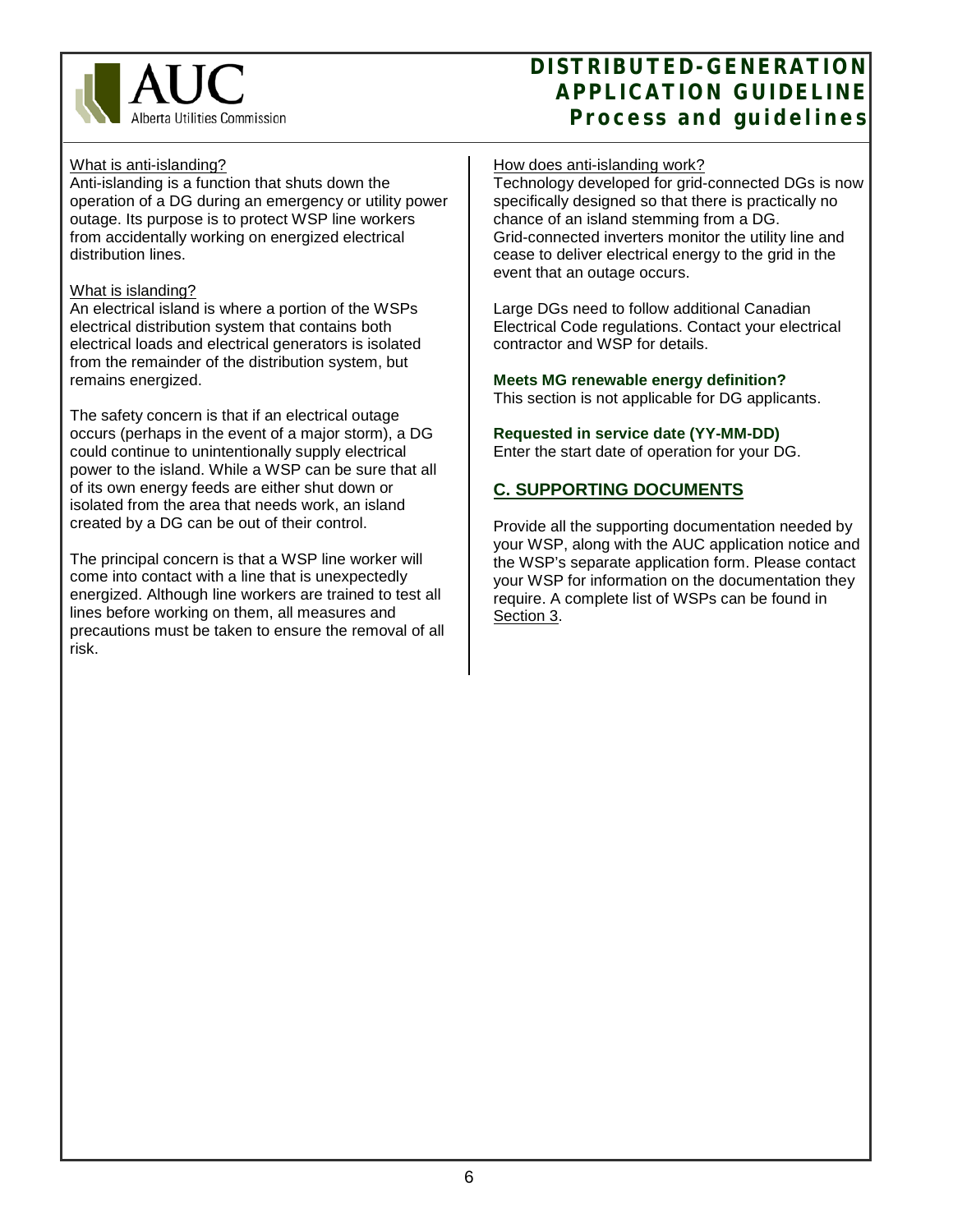

# <span id="page-8-0"></span>**Appendix A – Checklist for small DG power plant applications**

To assist in the application process, the AUC has identified a number of criteria and questions that should be considered by persons wishing to construct a power plant with a capacity of less than one megawatt. It is not possible to anticipate every possible factor, and for more detailed information it is recommended that the proponent contact their WSP, but this checklist attempts to identified the most common scenarios to provide guidance to prospective power plant owner.

| No. | <b>Issue to consider</b>                                                                                                                                                                                                                                                                                                                                                                                                                                                                                                                                                                                                                                                                                                                 | <b>Process step</b>                                                                                                                                                                                                                                                                                                                                                                                                                                                                                                                                                                                                                                                                                                                                                                                                                                                                                                                                                                                                                                                                                     |
|-----|------------------------------------------------------------------------------------------------------------------------------------------------------------------------------------------------------------------------------------------------------------------------------------------------------------------------------------------------------------------------------------------------------------------------------------------------------------------------------------------------------------------------------------------------------------------------------------------------------------------------------------------------------------------------------------------------------------------------------------------|---------------------------------------------------------------------------------------------------------------------------------------------------------------------------------------------------------------------------------------------------------------------------------------------------------------------------------------------------------------------------------------------------------------------------------------------------------------------------------------------------------------------------------------------------------------------------------------------------------------------------------------------------------------------------------------------------------------------------------------------------------------------------------------------------------------------------------------------------------------------------------------------------------------------------------------------------------------------------------------------------------------------------------------------------------------------------------------------------------|
| 1.  | Is the power plant capacity rating one<br>megawatt or greater? (The power plant<br>rating consists of the cumulative rating of<br>all generating units at a site.)                                                                                                                                                                                                                                                                                                                                                                                                                                                                                                                                                                       | If yes, file a power plant application with the AUC,<br>unless you are seeking exemption from Section 11<br>of the Hydro and Electric Energy Act which states:<br>No person shall construct or operate a power<br>plant unless the Commission, by order, has<br>approved the construction and operation of the<br>power plant.<br>If you believe your project should be exempt from<br>Section 11, as stated above, under Section 13(1)<br>and (2) of the Hydro and Electric Energy Act.<br>13(1) Sections 9, 10 and 11 do not apply to a person<br>generating or proposing to generate electric energy<br>solely for the person's own use, unless the<br>Commission otherwise directs.<br>(2) Notwithstanding subsection (1), a person<br>generating or proposing to generate electric energy<br>solely for the person's own use shall, if required by<br>regulation to do so, immediately notify the<br>Commission of the use or proposed use and provide<br>any details of the generation and use that the<br>Commission requires.<br>please make a Power Plant Exemption application<br>to the AUC. |
|     |                                                                                                                                                                                                                                                                                                                                                                                                                                                                                                                                                                                                                                                                                                                                          |                                                                                                                                                                                                                                                                                                                                                                                                                                                                                                                                                                                                                                                                                                                                                                                                                                                                                                                                                                                                                                                                                                         |
| 2.  | If your power plant has a capacity rating of<br>less than one megawatt, application to the<br>AUC is only needed if:<br>(a) the construction or operation of the<br>small power plant, as the case may be,<br>(i) does not directly and adversely affect<br>any person, and<br>(ii) does not have any adverse<br>environmental impact,<br>(b) the small power plant is constructed or<br>operated, as the case may be, in<br>compliance with AUC Rule 012: Noise<br>Control, and<br>(c) the person constructing or proposing to<br>construct or operate the small power<br>plant has entered into an operating<br>agreement with the owner or operator of<br>the transmission line or electric<br>distribution system to which the small | If the answer is 'yes' to any of these questions,<br>please file an application with the AUC using our<br>Digital Data Submission (DDS) system, located on<br>the E-filing tab on our website.<br>Select:<br>• Fac-Elec Power Plant (application category)<br>• Power Plant or Power Plant Exemption (type)                                                                                                                                                                                                                                                                                                                                                                                                                                                                                                                                                                                                                                                                                                                                                                                             |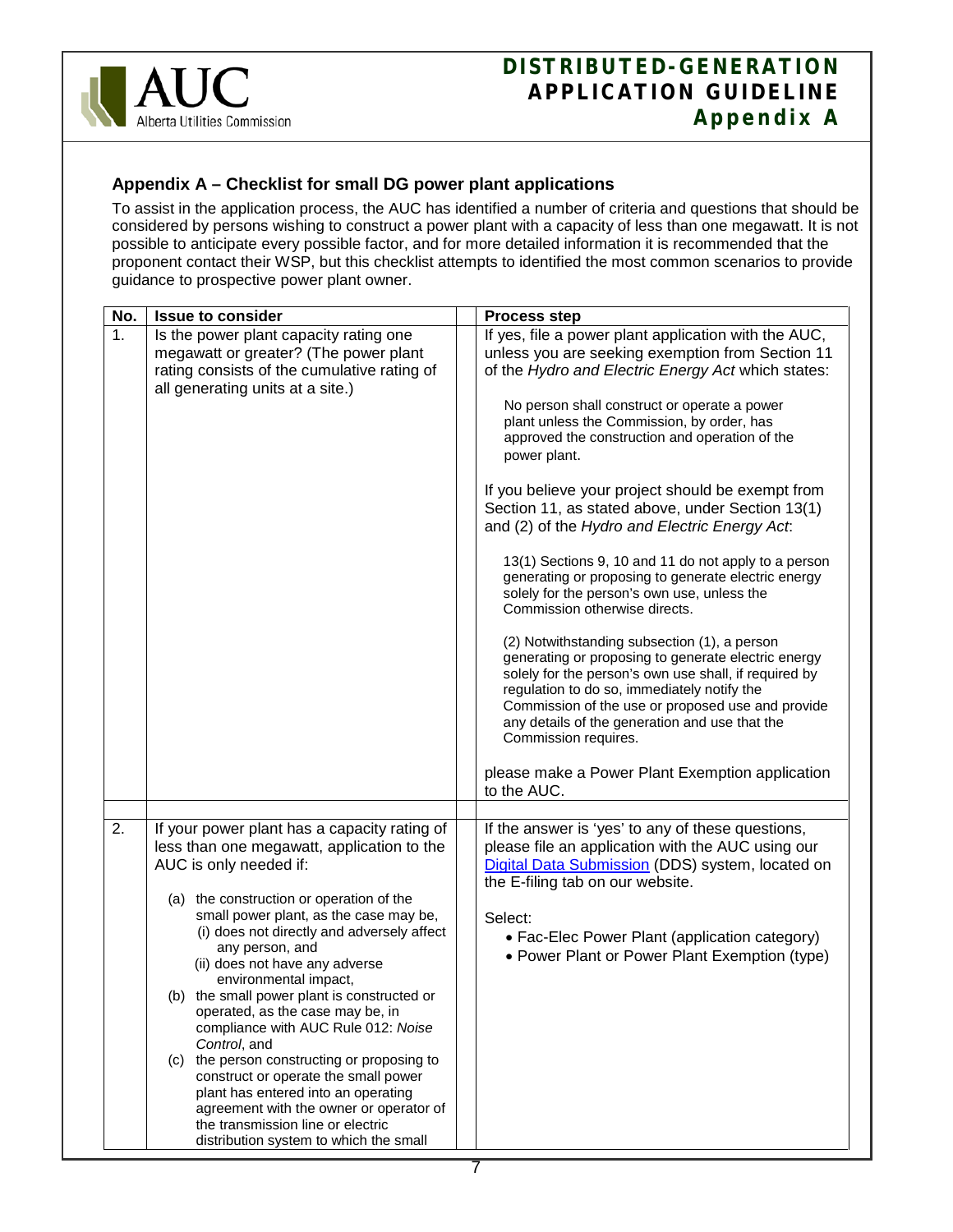

# **DISTRIBUTED-GENERATION APPLICATION GUIDELINE Appendix A**

|    | power plant is or is to be connected<br>relating to the connection.<br>As per Section 18(2) of the Hydro and<br><b>Electric Energy Regulation.</b> |                                                                                                                                                                                                                                                                                                                                                                                                       |
|----|----------------------------------------------------------------------------------------------------------------------------------------------------|-------------------------------------------------------------------------------------------------------------------------------------------------------------------------------------------------------------------------------------------------------------------------------------------------------------------------------------------------------------------------------------------------------|
| 3. | Is the electricity produced by the power<br>plant solely for the applicant's own use?                                                              | If yes, please provide details to your WSP that<br>confirm the generator is for your own use, and not<br>connected to the Alberta Interconnected Electric<br>System.<br>If no, please ensure that you have entered into, or<br>will be entering into, an interconnection agreement<br>with your WSP                                                                                                   |
| 4. | Does your power plant comply with<br>AUC Rule 012?                                                                                                 | If yes, please contact your WSP for their specific<br>supporting document requirements to show that<br>your DG projects complies with the requirements of<br>AUC Rule 012.<br>If no, please make an application to the AUC for<br>review, or alter your DG project in such a way as it<br>will comply with AUC Rule 012.                                                                              |
| 5. | Does your power plant meet all applicable<br>environmental regulation requirements?                                                                | If yes, please contact your WSP for their specific<br>supporting document requirements to show that<br>your DG projects complies any applicable<br>environmental requirements.<br>If no, please submit an application to the AUC with<br>details regarding any adverse environmental<br>impacts.                                                                                                      |
| 6. | Does your power plant comply with<br>AUC Rule 007?                                                                                                 | If yes, please contact your WSP for their specific<br>supporting document requirements to show that<br>your DG projects complies the requirements of<br>AUC Rule 007.<br>If no, please submit an application to the AUC<br>providing details regarding the type of notification<br>or consultation performed, and the results,<br>including any objections received and any<br>unresolved objections. |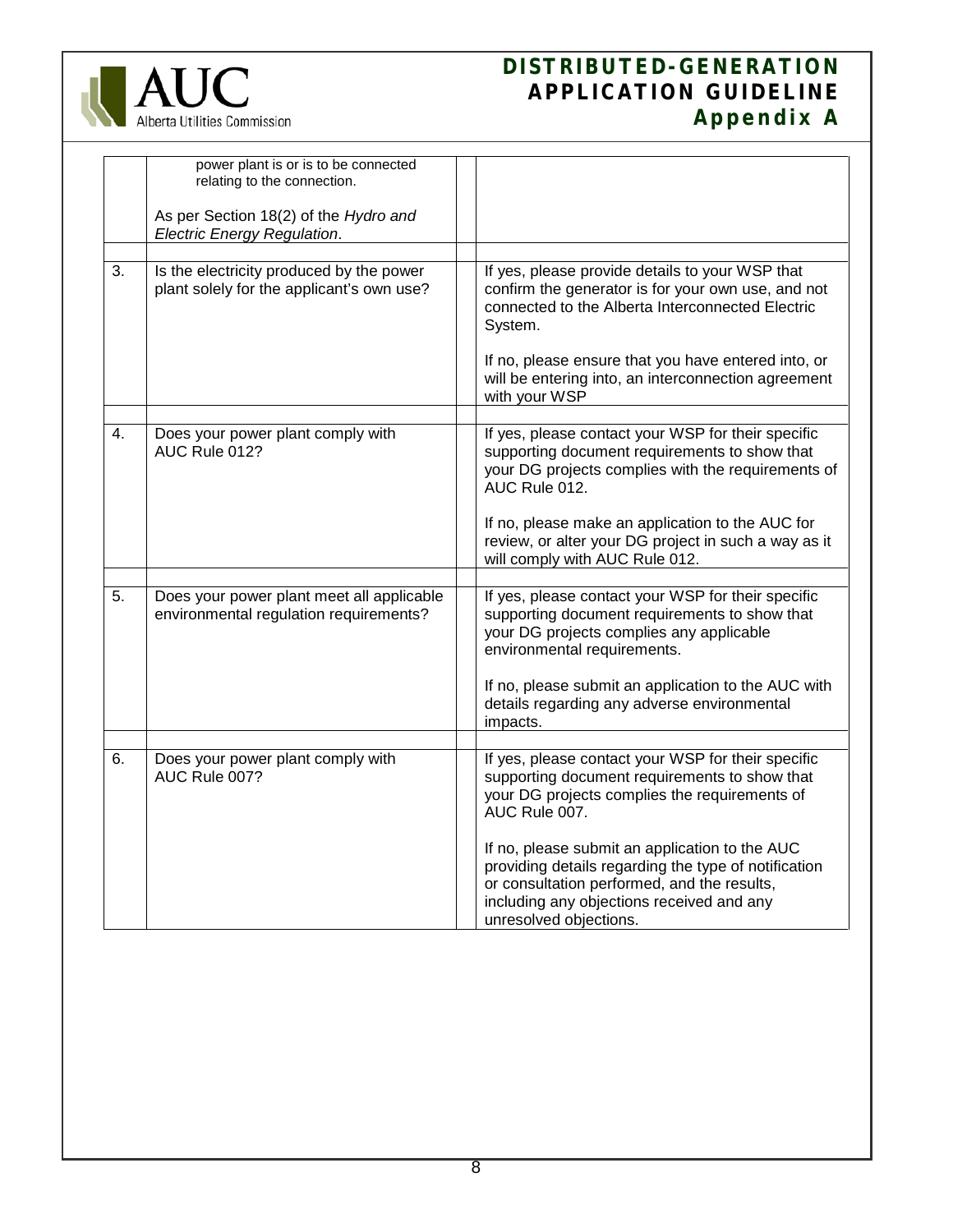

<span id="page-10-0"></span>

|                                                                                                                                                                                                                                                                 | Appendix B – Form A, Generation project (less than 1 MW) notice                        |                                                                                                                         |
|-----------------------------------------------------------------------------------------------------------------------------------------------------------------------------------------------------------------------------------------------------------------|----------------------------------------------------------------------------------------|-------------------------------------------------------------------------------------------------------------------------|
|                                                                                                                                                                                                                                                                 |                                                                                        | < Enter Wire Service Provider Name Here>                                                                                |
| Check one of the following boxes to identify your project:<br>□ - Less than 1 MW (project meets micro-generation requirements)<br>Micro-generation project<br>Are you an existing micro-generation customer? Yes $\Box$ , existing capacity: ____ kW; No $\Box$ |                                                                                        |                                                                                                                         |
| Non micro-generation project $\Box$ - Less than 1 MW                                                                                                                                                                                                            |                                                                                        |                                                                                                                         |
| <b>APPLICANT IDENTIFICATION</b>                                                                                                                                                                                                                                 |                                                                                        |                                                                                                                         |
| Name:                                                                                                                                                                                                                                                           |                                                                                        | Company name:                                                                                                           |
| Address:                                                                                                                                                                                                                                                        |                                                                                        | City:                                                                                                                   |
| Province:                                                                                                                                                                                                                                                       | Postal code:                                                                           | Fax:<br>Phone:                                                                                                          |
| Email address:                                                                                                                                                                                                                                                  |                                                                                        | Preferred method of contact: Email □<br>Fax □<br>Mail □                                                                 |
| Consultant name:                                                                                                                                                                                                                                                |                                                                                        | Consultant phone:                                                                                                       |
| Consultant address/city/province/postal code:                                                                                                                                                                                                                   |                                                                                        |                                                                                                                         |
| Other interested parties:                                                                                                                                                                                                                                       |                                                                                        |                                                                                                                         |
| <b>PROJECT DESCRIPTION</b>                                                                                                                                                                                                                                      |                                                                                        |                                                                                                                         |
| Legal land description:                                                                                                                                                                                                                                         |                                                                                        | Site ID:                                                                                                                |
| Service address:<br>Retailer name:<br>If this is a MG project, have you notified your retailer about your project? Yes $\Box$<br>No                                                                                                                             |                                                                                        |                                                                                                                         |
|                                                                                                                                                                                                                                                                 |                                                                                        |                                                                                                                         |
| Generator Type: Solar □                                                                                                                                                                                                                                         | Wind $\Box$<br>Hydro □<br>Biomass $\square$                                            | Other $\Box$ Specify:<br>Fuel cell $\Box$                                                                               |
| Generator to utility interface:                                                                                                                                                                                                                                 | Inverter $\square$<br>Non-Inverter $\Box$                                              | Synchronous □<br>Induction $\Box$                                                                                       |
| Generator rated capacity (kW):                                                                                                                                                                                                                                  | Demand (kVA):                                                                          | Customer annual consumption (kWh):                                                                                      |
| Voltage level of connection:                                                                                                                                                                                                                                    |                                                                                        | Phase: Single $\Box$ Three $\Box$                                                                                       |
| Is the electricity produced to be used primarily by the generation owner?<br>Yes $\Box$<br>No $\Box$<br>If you are applying for a non-MG project, are you selling electricity to the AESO?<br>Yes $\Box$<br>No $\square$                                        |                                                                                        |                                                                                                                         |
|                                                                                                                                                                                                                                                                 | Does your generator unit satisfy Anti-Islanding Clause CSA Standard C22.2 107.1? Yes □ | $No$ $\Box$                                                                                                             |
| If you are applying for a MG project, does your generator meet MG Regulation's Renewable/Alternative Energy Definition?<br>Yes<br>No <sub>1</sub><br>П                                                                                                          |                                                                                        |                                                                                                                         |
| Requested in service date (YY-MM-DD):                                                                                                                                                                                                                           |                                                                                        |                                                                                                                         |
| <b>SUPPORTING DOCUMENTS ATTACHED:</b>                                                                                                                                                                                                                           |                                                                                        |                                                                                                                         |
| Electric single-line diagram attached:                                                                                                                                                                                                                          | No $\square$<br>Yes $\Box$                                                             | Site Plan: Yes $\Box$ No $\Box$                                                                                         |
| specify:                                                                                                                                                                                                                                                        | Has an electrical permit been obtained? Yes $\Box$ Not yet $\Box$                      | Have you met all applicable municipal and zoning requirements, including noise rules? Yes $\Box$ No $\Box$ Please       |
|                                                                                                                                                                                                                                                                 |                                                                                        | * Have you met the requirements stated in AUC Rules 007 and 012? Yes $\Box$ No $\Box$ Please specify:                   |
| specify:                                                                                                                                                                                                                                                        | * Have you met all applicable environmental requirements? Yes $\Box$ No $\Box$ Please  |                                                                                                                         |
| specify:<br>No $\Box$                                                                                                                                                                                                                                           |                                                                                        | * Are you aware of any outstanding objections from nearby landowners or residents regarding your project ? Yes D Please |
| <b>Applicant signature:</b>                                                                                                                                                                                                                                     |                                                                                        | Date of application:                                                                                                    |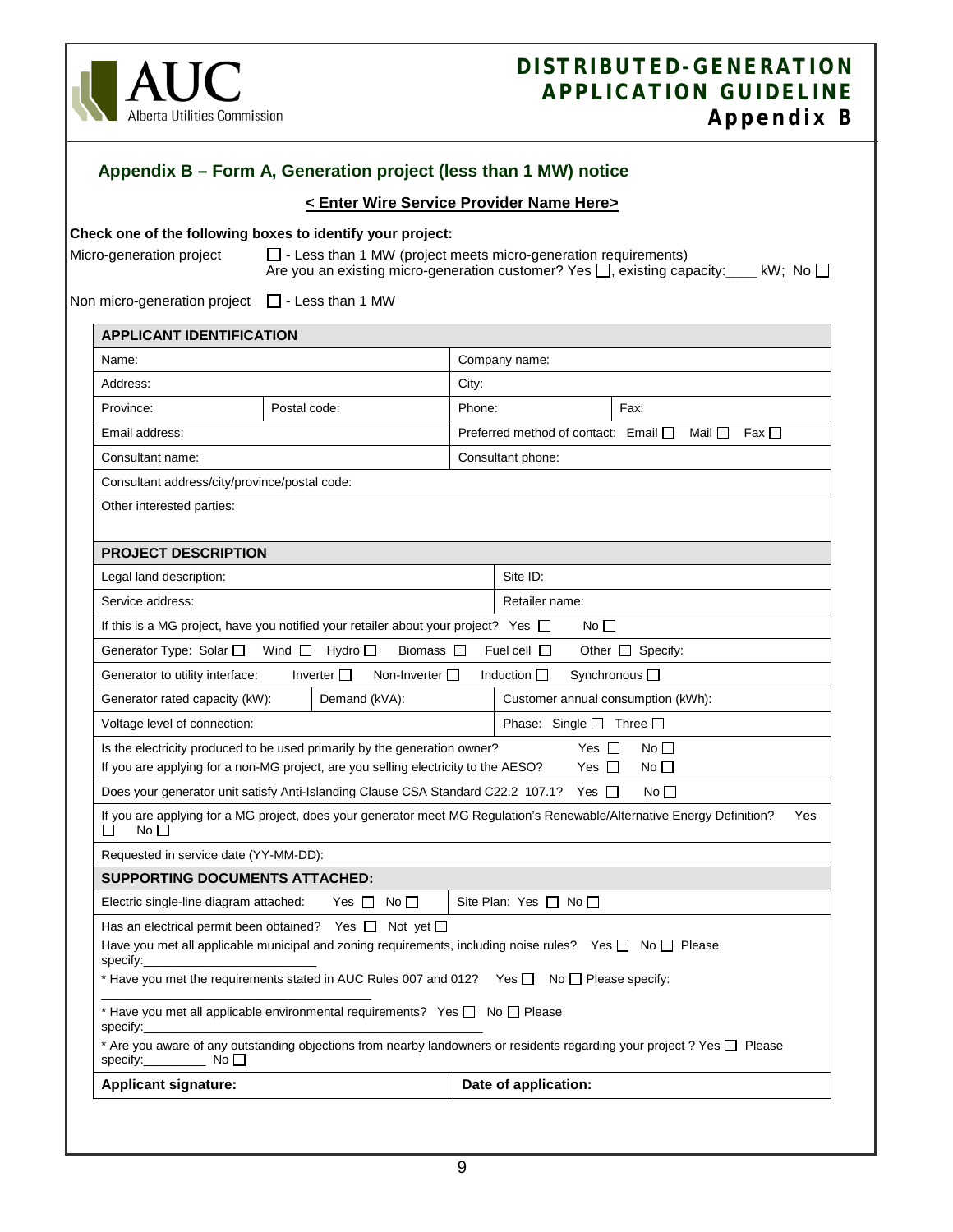

# **DISTRIBUTED-GENERATION APPLICATION GUIDELINE Appendix B**

| WIRE SERVICE PROVIDER USE ONLY:                                                       |                         |  |
|---------------------------------------------------------------------------------------|-------------------------|--|
| Wires owner's application reference #:                                                | AESO asset ID (if any): |  |
| Date received:                                                                        | Interconnection Line:   |  |
| Yes $\Box$<br>$No \bigcap$ Reason(s) for disapproval:<br>Approval:                    |                         |  |
| Yes $\Box$<br>No $\Box$<br>Not Applicable $\Box$<br>Interconnection agreement signed? |                         |  |
| Interval $\Box$<br>Cumulative $\Box$<br>Meter type:                                   | Substation number:      |  |
| Meter Installed Date:                                                                 |                         |  |

\*Note: If you have not met the requirements of the AUC Rules (i.e. 007 and 012, including environment) or have objections from nearby landowners and residents, you MUST apply to the Commission for approval.